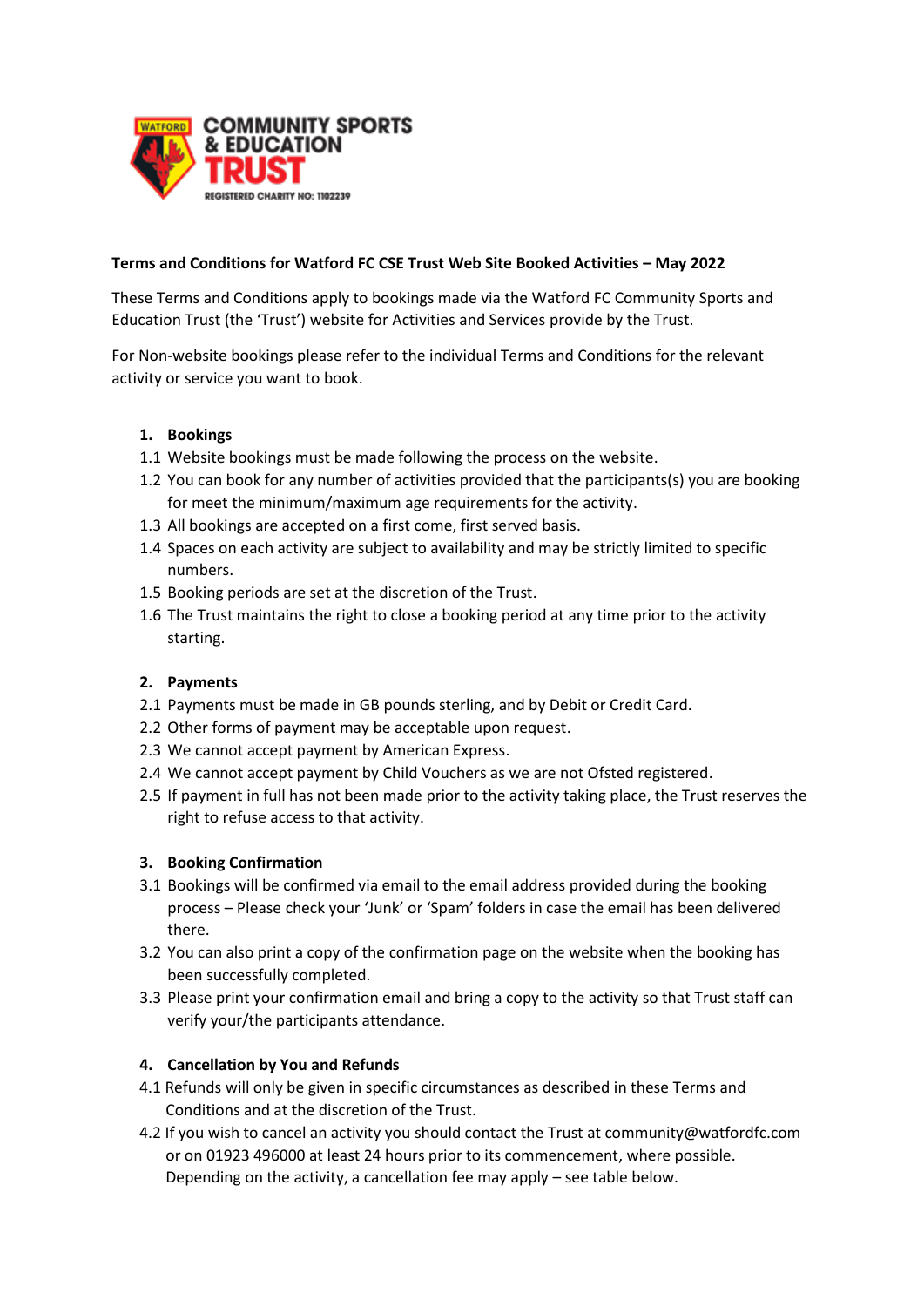- 4.3 In the event of injury or illness, including Covid-19, that prevents the participant from attending the booked activity you must:
	- Contact the Trust at community@watfordfc.com or on 01923 496000 prior to the start if the activity, and at least 24 hours before, if possible.
	- Provide a medical certificate, if requested.

Failure to do so may result in the Trust refusing to offer an alternative booking or refund.

- 4.4 In the event of cancellation by you the Trust will first offer an alternative booking, if a similar and suitable activity is available.
- 4.5 In the event of cancellation by you the Trust may offer a refund for all or part of the activity, subject to the following cancellation fees:

## **Individual and One-Off Activities Including PDC Fixtures, PDC Trials and 1-2-1 Coaching**

- Cancellation at least two weeks prior to the activity full refund.
- Cancellation less than two weeks prior to the activity no refund.

### **Block Activities including PDC Training, After School Football and Holiday Clubs**

- Cancellation of one session in a block no refund at any time.
- Cancellation of part of a block after the sessions have started refund to be assessed by the Trust at the time of cancellation.
- Cancellation of an entire block at least two weeks prior to the activity full refund.
- Cancellation of an entire block less than two weeks prior to the activity a penalty of the cost of two sessions will be applied.

### **Matchday Packages**

Subject to items 4.1, 4.2 and 4.3 above, cancellation of an individual from a group or the cancellation of an entire group booking of Matchday Package tickets, penalties for cancellation will be assessed as follows:

- Cancellation of one participant from a group booking at least three weeks prior to the match – 50% refund.
- Cancellation of an entire group booking at least three weeks prior to the match 50% refund.
- Any cancellation less than three weeks prior to the match no refund.

### **5. Cancellation by Us**

- 5.1 The Trust maintains the right to cancel an activity at any time.
- 5.2 Wherever possible we will endeavour to give 48 hours' notice of a cancellation.
- 5.3 A full refund or the offer of an alternative booking may be given by the Trust.
- 5.4 Matchday Packages
	- For safeguarding and Health and Safety reasons the Trust is only able to offer Matchday Packages at weekends.
	- If a Matchday Package activity (pre fixture) is postponed due to unforeseen circumstances (e.g., inclement weather) the Trust will honour the match tickets for the associated fixture, should it go ahead.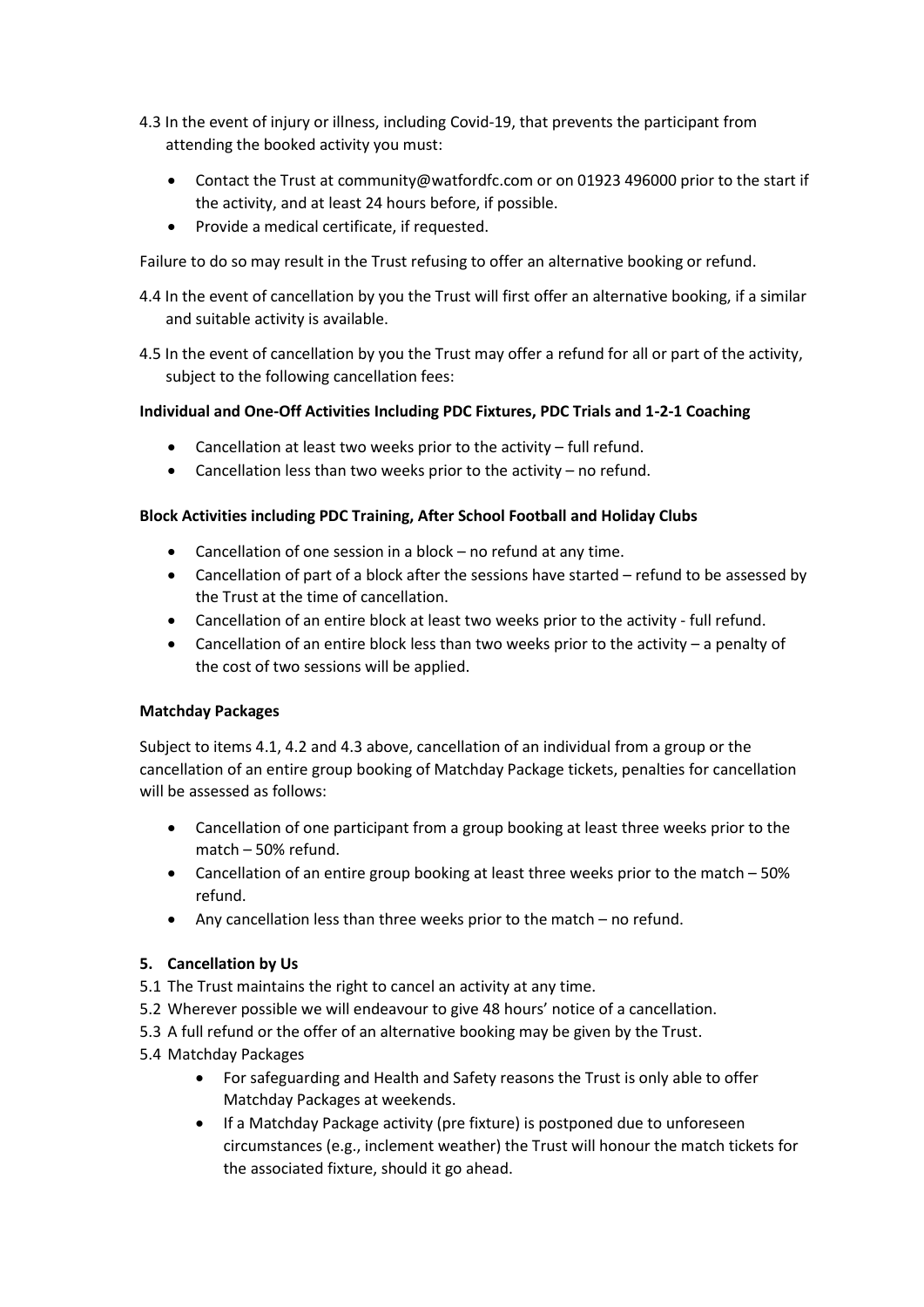- If a Matchday Package activity (pre fixture) is postponed due to unforeseen circumstances (e.g., inclement weather) the Trust will not be able to be reschedule the Matchday Package activity. No reimbursement (partial or full) can be made for the loss of the Matchday Package activity in these circumstances.
- If both the Matchday Package and associated fixture are postponed due to unforeseen circumstances (e.g., inclement weather) the Trust will make a full refund of the cost of the Matchday Package.
- Due to the high demand for Matchday Packages during a season, the Trust is unable to offer an alternative Matchday Package for another fixture in the event of a Matchday package being curtailed or postponed for unseen circumstances.
- In the event that a fixture is re-arranged from a weekend to a weeknight for TV or cup commitments, a full refund of the cost of the Matchday Package will be given, should an acceptable alternative fixture not be available.
- 5.5 Player Development Centre and other block bookings
	- If a session within a block booking is cancelled, every effort will be made to run that session at a later date.
	- This is dependent on the availability of the venue and other operational factors and cannot be guaranteed.
	- A credit for the next block booking or a full refund will be considered at the discretion of the Trust.

### **6. Appropriate Equipment**

- 6.1 The Trust is unable to provide equipment and refreshments for all our activities.
- 6.2 Please check the particulars of the specific activity that you book for the appropriate equipment.
- 6.3 In general, it is the responsibility of the customer/participant to ensure that participants attend activities with the appropriate equipment (including footwear and shin pads for football activities), appropriate clothing taking account of weather conditions and any food and drink they require.
- 6.4 Please note that Trust staff are not permitted to supply or apply sun cream to young persons or vulnerable adults. Please be sure to apply sun cream before arriving at activities on sunny days.

# **7. Media Consent**

- 7.1 As part of the website booking process Customers and participants will be asked to consent to having photographs and videos taken at Trust activities.
- 7.2 The Trust may have cameras at various activities to take photographs and/or video footage which may be published in Trust promotional material, other publications, and on social media platforms.
- 7.3 Every effort is made to get the consent of customers and participants before photos and videos are published/released.
- 7.4 If consent is denied or we receive a request to remove an image of a customer or participant, then we will make every effort to remove the image.
- 7.5 It is the responsibility of the customer/participant to inform the Trust during the booking process if consent is not given.
- 7.6 The Trust cannot be held responsible if notification is not given when the booking is made.